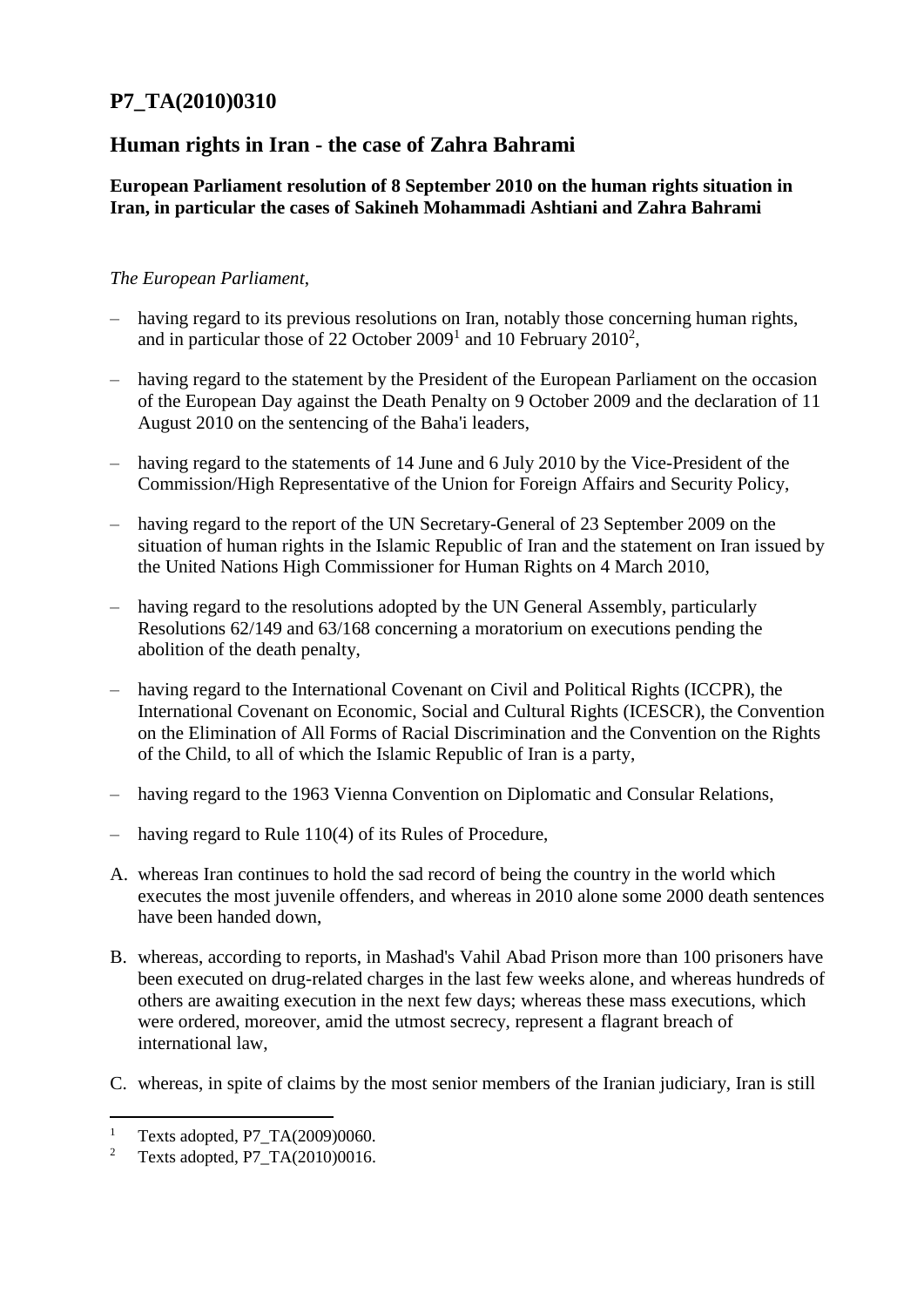imposing the sentence of stoning for the crime of 'adultery', as in the case of Sakineh Mohammadi Ashtiani, which was highlighted in her televised 'confessions' on 11 August 2010,

- D. whereas in Iran in 2006 Sakineh Mohammadi Ashtiani, who was accused of having had two extramarital sexual relationships after the death of her husband, was sentenced to 99 lashes, which were administered the same year,
- E. whereas she was also charged with complicity in the murder of her husband and then acquitted, before being charged with adultery during her marriage and sentenced to be stoned,
- F. whereas the stoning, which was to have been carried out on 9 July 2010, was suspended by the Iranian authorities 'for humanitarian reasons', in response to international pressure,
- G. whereas the stoning sentence is in clear violation of Iran's obligations under the ICCPR; whereas only recently Iran agreed, during its Universal Periodic Review at the UN Human Rights Council, to observe at least the 'minimum standards' and the provisions of the ICCPR concerning the death penalty, for as long as it is retained,
- H. whereas the 18-year-old Ebrahim Hamidi was sentenced to death in August 2010 on charges of sodomy allegedly committed when he was only 16 years old and on the basis of a confession which he claims was obtained under torture,
- I. whereas the defence lawyer in both cases, Mohammad Mostafaei, who tried to raise public awareness about the defendants' situation, was forced to flee the country in fear of arrest, and whereas more and more human rights lawyers, including Mohammed Ali Dadkah, Mohammad Oliyifard and Mohammad Seifzadeh, and even eminent persons such as Nobel Peace Prize winner Shirin Ebadi are facing state persecution in the form of extraordinary tax claims and threats against their lives and their families,
- J. whereas Nasrin Sotoudeh, a human rights lawyer widely respected for her efforts on behalf of juveniles facing the death penalty and for her defence of prisoners of conscience, was arrested on 4 September 2010 on charges of 'propaganda against the state' and 'collusion and holding meetings with the aim of acting against national security',
- K. whereas one year after the fraudulent presidential elections and the subsequent mass protests, hundreds of protesters, journalists, civil rights activists and even ordinary citizens, such as the Dutch national Zahra Bahrami, who deny any connection with the demonstrations remain in prison,
- L. whereas Zahra Bahrami, who had travelled to Iran to visit her family, was arrested after the Ashura protests on 27 December 2009 and forced to make televised confessions admitting to the charges against her,
- M. whereas neither international human rights organisations nor the Dutch authorities have been granted access to Zahra Bahrami,
- N. whereas forced confessions, the torture and ill-treatment of prisoners, sleep deprivation, solitary confinement, clandestine detention, cruel, inhumane and degrading treatment, physical abuse, including sexual violence, and impunity for State agents continue to be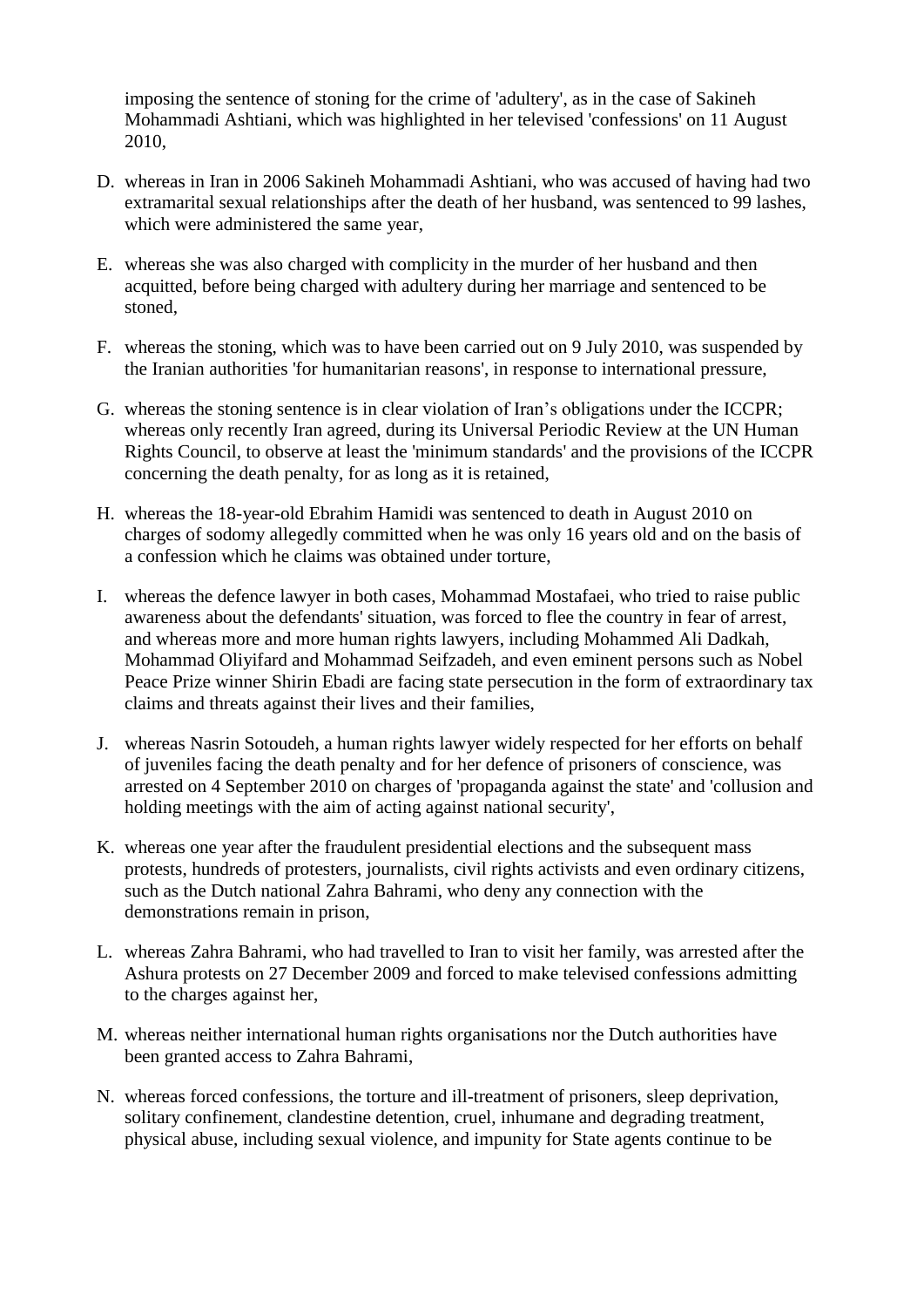widespread in Iran, giving rise to serious doubts as to the fairness and transparency of the judicial process in that country,

- O. whereas the number of cases is increasing in which peaceful civil rights defenders are being charged with 'moharabeh' (enmity with God), which can carry the death penalty, as in the case of Shiva Nazar Ahari, a member of the Committee of Human Rights Reporters (CHRR), who has been detained since 20 December 2009 and whose trial is imminent,
- P. whereas the persecution of religious and ethnic minorities in Iran continues unabated; whereas in August 2010 the seven leaders of the Baha'i faith, Fariba Kamalabadi, Jamaloddin Khanjani, Afif Naeimi, Saeid Rezaie, Mahvash Sabet, Behrouz Tavakkoli and Vahid Tizfahm, who have been imprisoned since 2008 solely on the basis of their religious beliefs, were sentenced to 20 years in prison on charges of propaganda against the State and espionage,
- Q. whereas the harassment of the opposition politicians Mir-Hossein Mousavi and Mehdi Karrubi and of other senior members of political parties continues; whereas in early September 2010 the residence of the former presidential candidate Mehdi Karroubi was attacked by dozens of armed men in plainclothes, leading to the daubing of graffiti, vandalism, broken windows and shootings inside Karroubi's home; whereas these attacks came after comments by the Commander of the Revolutionary Guard, Mohammad Ali Jafari, that the people of Iran would judge the 'heads of sedition', a reference to opposition leaders; whereas no attempt was made by the police to stop the attacks,
- R. whereas people who have been accused of committing crimes have been linked with the political opposition in Iran, and members of the political opposition have been linked with the perpetration of crimes by Iran's judiciary, the aim being to equate political opposition with criminal behaviour,
- 1. Pays tribute to the courage of all those Iranian men and women who are fighting for the defence of fundamental freedoms, respect for their human rights and democratic principles, who actively protest against stoning and other forms of cruel punishment and who wish to live in a society free from repression and intimidation;
- 2. Strongly condemns the sentencing to death by stoning of Sakineh Mohammadi Ashtiani, and takes the view that, regardless of the facts, a sentence of death by stoning can never be justified or accepted;
- 3. Urges the Iranian authorities to set aside the sentences imposed on Sakineh Mohammadi Ashtiani and to initiate a comprehensive review of her case;
- 4. Strongly insists that the Iranian Government reconsider Zahra Bahrami's case, immediately grant her access to a lawyer and consular assistance, release her or grant her due process; calls on Baroness Ashton, the Vice-President of the Commission/High Representative of the Union for Foreign Affairs and Security Policy, to raise the issue of Zahra Bahrami's detention with the Iranian authorities;
- 5. Calls on the Government of Iran to halt the execution of Ebrahim Hamidi, an 18-year-old charged with sodomy, and calls on the Islamic Republic of Iran finally to abolish the death penalty for crimes committed before the age of 18 and amend its legislation to bring it into line with the international human rights conventions that Iran has ratified, including the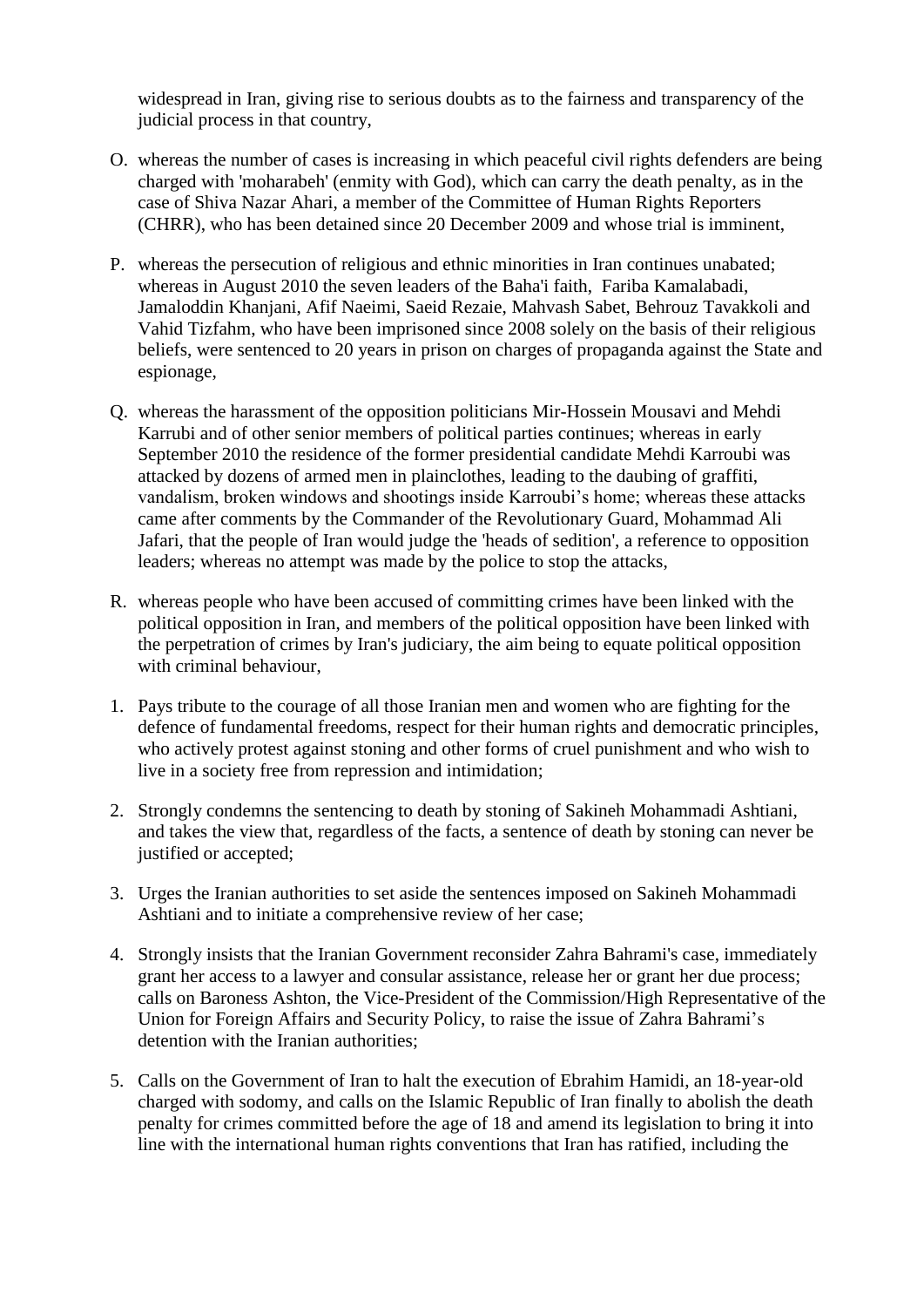Convention on the Rights of the Child and the ICCPR;

- 6. Expresses its grave consternation that Iran continues to be one of the very few countries, together with Afghanistan, Somalia, Saudi Arabia, Sudan and Nigeria, which still practise stoning; calls on the Iranian Parliament to pass legislation outlawing the cruel and inhumane practice of stoning;
- 7. Reiterates its opposition to the death penalty and calls on the Iranian authorities, in accordance with UN General Assembly Resolutions 62/149 and 63/168, to institute a moratorium on executions pending the abolition of the death penalty;
- 8. Calls for the tabling at the next session of the UN General Assembly of a resolution requesting all countries which retain the death penalty to make available to the UN Secretary-General, and to the public, all information on capital punishment and executions, so as to overcome State secrecy concerning the death penalty, which is a factor in a great number of executions;
- 9. Expresses its opposition to any criminalisation of consensual sexual relations between adults, and urges the Iranian authorities to decriminalise 'adultery' and homosexuality;
- 10. Urges the Iranian authorities to eliminate, in law and in practice, all forms of torture and other cruel, inhumane or degrading treatment or punishment, and to uphold due process of law and end impunity for human rights violations;
- 11. Calls on the Islamic Republic of Iran to sign and ratify the UN Convention on the Elimination of All Forms of Discrimination against Women (CEDAW);
- 12. Deeply deplores the lack of fairness and transparency in the judicial process in Iran and calls on the Iranian authorities to guarantee a fair and open appeal procedure;
- 13. Calls on the Iranian authorities to grant the Red Crescent access to all prisoners and to allow international human rights organisations to monitor the situation in the country;
- 14. Calls on the Iranian authorities immediately to release all those who are being detained solely on the basis of their involvement in peaceful protests and their desire to exercise their basic human right to freedom of expression, and, in particular, reiterates its call for the acquittal of the seven Baha'i leaders;
- 15. Recalls that freedom of thought, conscience and religion is a fundamental right which must be guaranteed in all circumstances, in accordance with Article 18 of the ICCPR, to which the Islamic Republic of Iran is a party and which it has ratified;
- 16. Calls for the immediate release of all human rights lawyers who have been arrested;
- 17. Expresses serious concern at the abuse of judicial powers by the Iranian authorities to target members of the human rights community and civil society activists, such as members of the One Million Signatures Campaign and the Central Council of the ADVAR student organisation, among others;
- 18. Calls on the Commission and Council to devise additional measures in the context of the European Instrument for Democracy and Human Rights in order actively to protect Iranian human rights defenders, and encourages the Member States to support the European Shelter